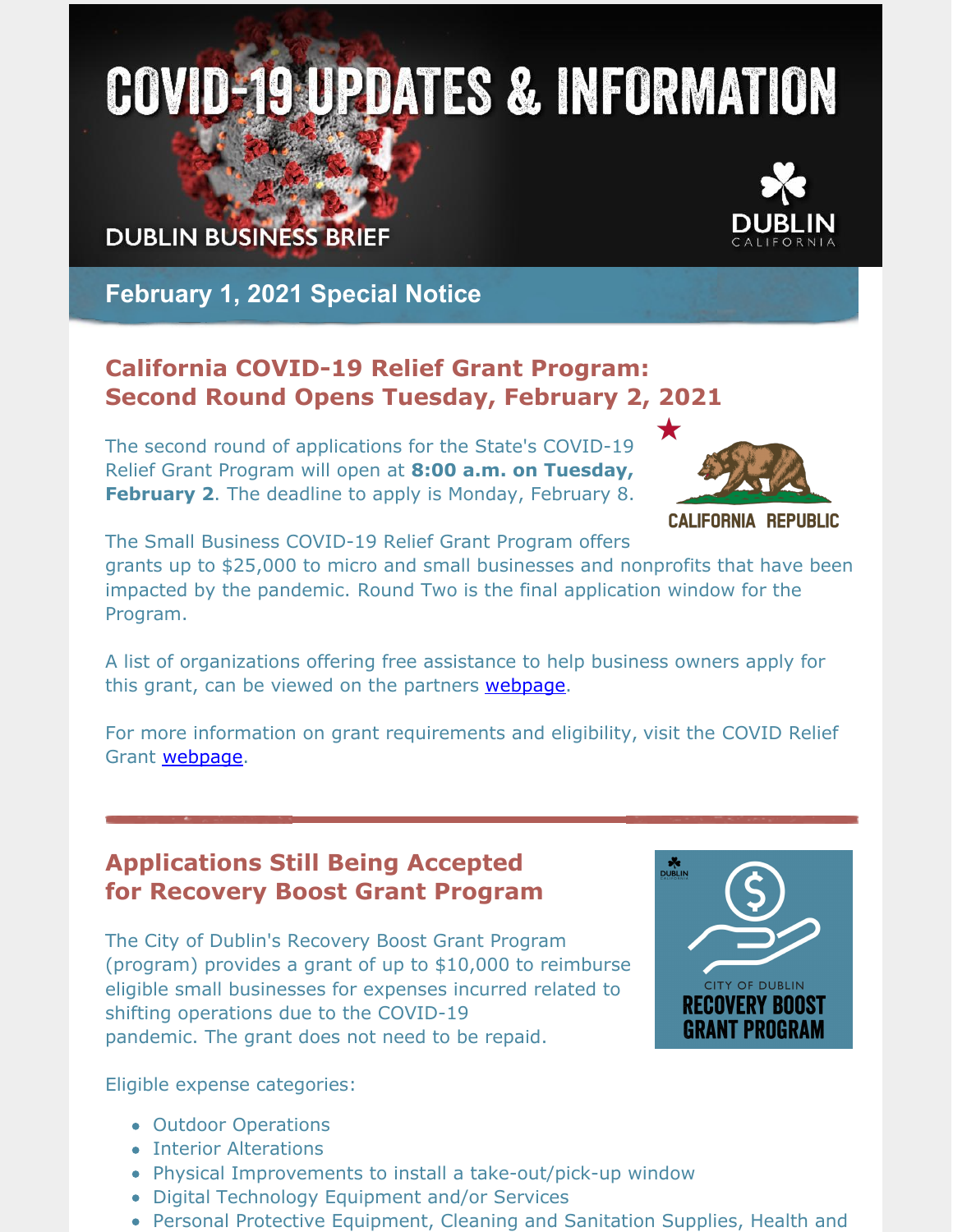- Safety Equipment
- Marketing and Business Promotion

Eligible businesses must be a "brick and mortar" small business located in Dublin, including retail, restaurant, personal care services (e.g., hair or nail salon, barber, skincare, waxing services, tattoo parlor, etc.), fitness, medical offices (chiropractors, dentists, optometrists, etc.), tutoring centers, indoor recreation, and family entertainment centers.

Applications are currently being accepted and are reviewed in the order received.

For full program details, including eligibility, as well as resources such as FAQs and a tutorial about the application form, please visit the program's [webpage](https://dublin.ca.gov/recoveryboostgrant).

Language assistance is available over the phone. To request an interpreter, call 925-833-6650 during business hours and ask to speak with Suzanne Iarla in the Office of Economic Development.

# **Cal/OSHA COVID-19 Regulations and Best Practices**

[Cal-OSHA](https://www.dir.ca.gov/dosh/coronavirus/) has developed a webinar for business owners, managers and supervisors to help employers understand exactly what their responsibilities are with respect to worker health and safety during this current pandemic. New COVID-19 regulations, which became effective on



November 30, 2020, are intended to ensure worker health and safety during the pandemic. This webinar will address employer responsibilities under the new regulations, which requires them to establish, implement and maintain an effective COVID-19 Prevention Program.

This webinar is being offered on multiple dates. For dates and to register, visit Cal-OSHA's [webinars](https://www.dir.ca.gov/dosh/coronavirus/Webinars.html) page.

### **Free Hotline Offers Labor Law Assistance for Alameda County Businesses**

The Alameda County Workforce Development Board (ACWDB) has a free hotline (888-202-5668) to answer employer's most pressing questions about hiring, paid leave, new labor laws, COVID-19 issues and much more.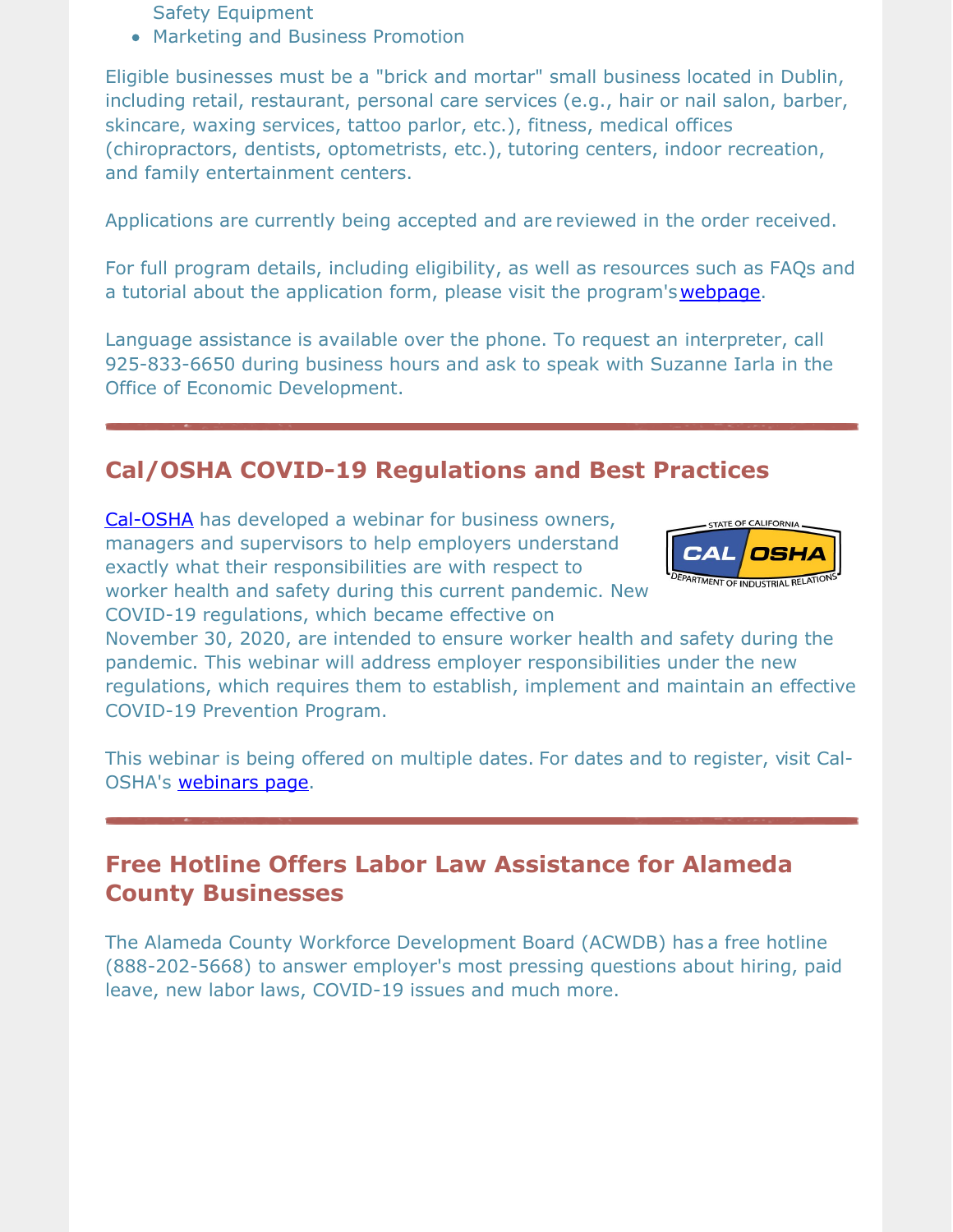

# **Alameda County Businesses!**

Confused about new labor laws? Need answers to your COVID-19 questions?

# Call the no cost HOTLINE for all your HR solutions! 888.202.5668



#### **HR Experts Provide guidance on:**

- Hiring & Firing Processes
- · Paid Sick Leave Laws & FMLA
- · Breaks, Lunches & Overtime
- Employee Handbooks
- Harassment Prevention
- Covid-19 Questions

#### The Alameda County Workforce Development Board has

partnered with the California **Employers Association to provide** Alameda County businesses with a

# **NO-COST HR HOTLINE!** 888.202.5668

**Hotline Hours** Monday - Friday, 8 a.m. - 5 p.m.



For more information about the business services offered by ACWDB, visit their <u>website</u>.

# **138 Dublin Businesses Received Alameda County CARES Grants**

The City partnered with Alameda County and other Alameda County cities in providing financial assistance to businesses as part of the Alameda County CARES Grant